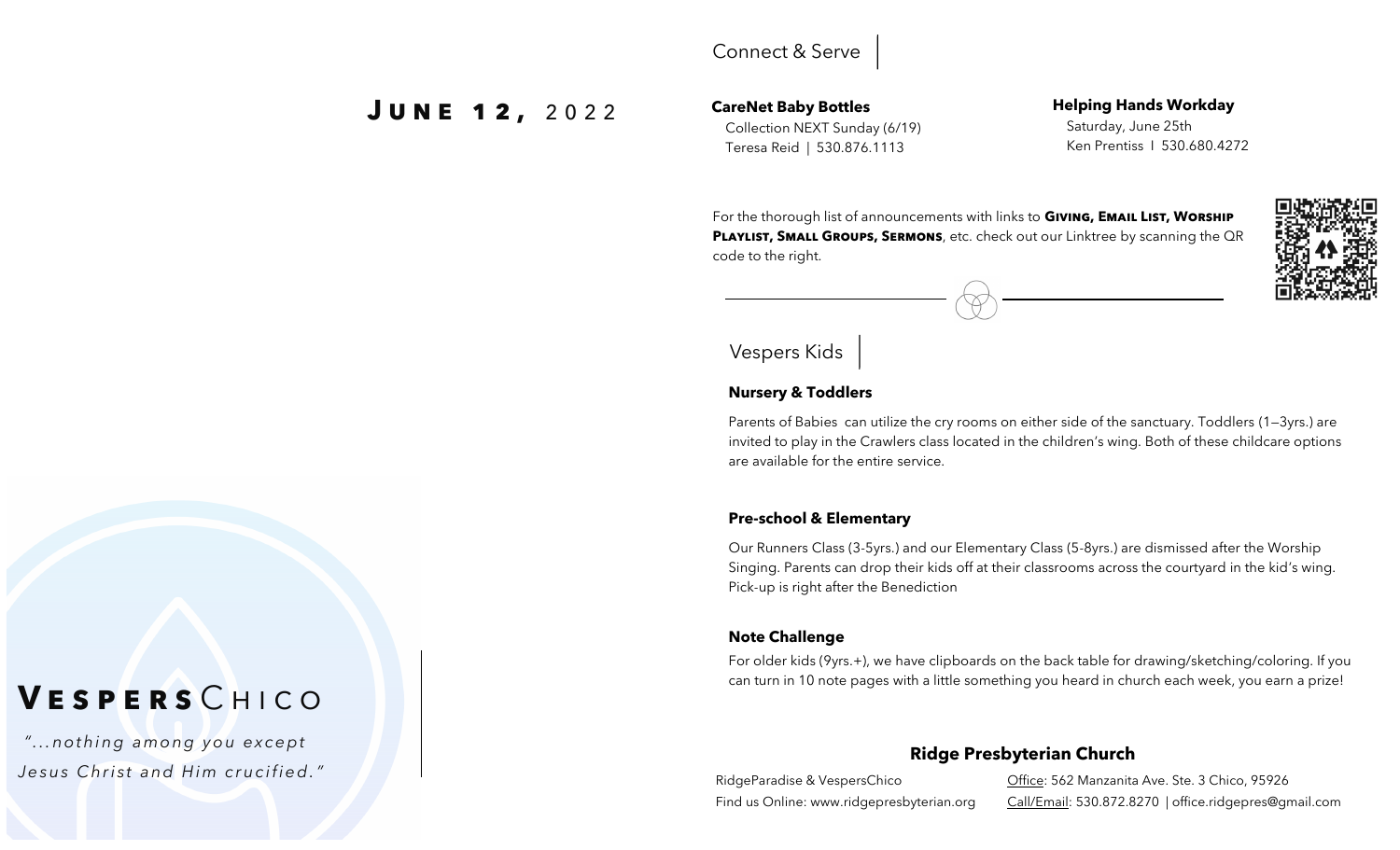**Ridge Presbyterian** is a church of people gathered around one thing—Jesus Christ, and his gospel of unlimited grace. As a church, we come from lots of different places: lost, found, burned, cynical, broken, hurting, or some combination of all of these. But what unites us and keeps us coming back together week after week is the reality of a Savior who has given unimaginable hope to any who admit their need and sprawl out before Him. This Jesus is really all we have to offer at RPC. We are convinced that not only is He enough, but that HE alone is true wisdom, life, and fullness of joy.

**If you are new** or newish here, we are so glad that you have joined us! We would love to know more about you, as well as give you the chance to learn a bit more about us. Use the QR code to the right to access our welcome card and let us know you were here.



*God calls His people into worship, not the other way around. His Word is the only thing that can truly draw our hearts into worship in Spirit and Truth. And so, we begin here.* 

#### **Call to Worship** Isaiah 40.27-31

Leader: Why do you say, O Jacob, and speak, O Israel 'My way is hidden from the Lord, And my right is disregarded by my God?' Have you not known? Have you not heard? The LORD is the everlasting God, the Creator of the ends of the earth. He does not faint or grow weary; His understanding is unsearchable He gives power to the faint, and to Him who has no might He increases strength.

**All**: **Even youths shall faint and be weary, and young men shall fall exhausted;** But they who wait for the LORD shall renew their strength;  **They shall mount up with wings like eagles; They shall run and not be weary; they shall walk and not faint**

#### **Songs of Worship and Praise**

Please feel free to worship in the way that the Lord is leading. Whether standing or sitting, hands raised or kneeling before the Lord. There is no required posture.

**Tithes & Offerings**

Our ushers will pass collection baskets during the final song. If writing a check, please make payable to "Ridge Presbyterian Church" since VespersChico and RidgeParadise are both sites of Ridge Presbyterian. Thank you for your generosity!

*Tithes and Offerings are part of our worship and response to the gospel. When we grasp that "He who was rich, for our sake became poor" it stirs us to reflect that generosity in our giving.*

*The Bible tells us to let the Word of Christ dwell within us richly by "singing psalms, hymns, and spiritual songs." Thus, we sing of what God has done, and about our de-*

*light in Him.* 

#### **Dismissal & Blessing of Children**

Our children are a blessing from the LORD! Return clipboards, visit the bathroom, and check kids in to the appropriate room for children's church! (See back panel!) *Discipling our children happens on Sundays at church and all throughout the week at home. We pray a blessing on our kiddoes as we send them off to children's ministry.* 

#### **Greetings & Fellowship**

Welcome to all newcomers and visiting guests today. We are glad you are here! We'd love to connect with you through the welcome card linked to the QR code. *Since we have peace with God through the work of Jesus, we gladly extend peace to one another and welcome each other as brothers and sisters in Christ.* 

#### **Confession of Faith** - *Heidelberg Catechism Q&A #1*

Q: What is your only comfort in life and death?

**A: My only comfort in life and death is that I am not my own, but belong body and soul, in life and in death—to my faithful Savior, Jesus Christ. He has fully paid for all my sins with His precious blood, and has set me free from the tyranny of the devil. He also watches over me in such a way that not a hair can fall from my head without the will of my Father in heaven; in fact, all things must work together for my salvation. Because I belong to Him—Christ—by his Holy Spirit, assures me of eternal life and makes me wholeheartedly willing and ready from now on to live for Him.** 

*Creeds give us a chance to proclaim what we believe while also acknowledging that we are part of something bigger than this local church. We join our voice to Christians around the globe and throughout history who have confessed these same creeds.*

#### **Testimony of Grace**

Deacon Alvin Balison

"I sought the Lord and He answered me And delivered me from all my fears. Those who look to Him are radiant, And their faces shall never be ashamed. This poor man cried, and the Lord heard him And saved him out of all his troubles."

**-Ps. 34.4-6**

*Every believer has a unique story of God's grace transforming their life. Sharing these stories with each other remind us that God is always at work, even in the most diverse and unexpected ways.* 

**Benediction**—Numbers 6.24-26

The LORD bless you and keep you; the LORD make his face to shine upon you and be gracious to you; the LORD lift up his countenance upon you and give you peace.

*God gets the final word in the worship service. And with it He chooses to bless His people. Go in the peace of His blessing!*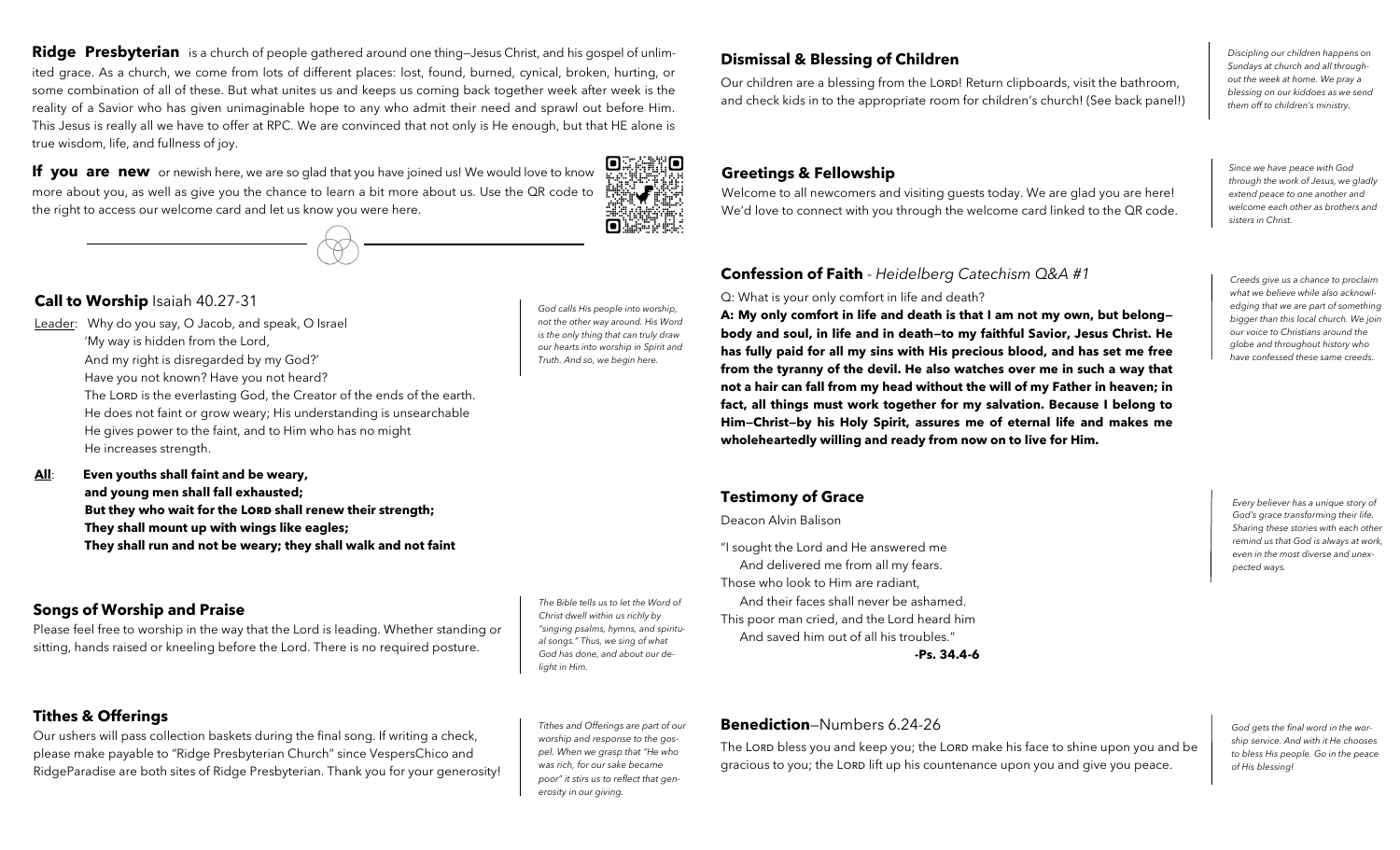# Yet Not I But Through Christ In Me

What gift of grace is Jesus my redeemer There is no more for heaven now to give He is my joy my righteousness and freedom My steadfast love my deep and boundless peace

To this I hold my hope is only Jesus For my life is wholly bound to his Oh how strange and divine I can sing all is mine Yet not I but through Christ in me

The night is dark but I am not forsaken For by my side the Saviour he will stay I labour on in weakness and rejoicing For in my need his power is displayed

To this I hold my Shepherd will defend me Through the deepest valley he will lead Oh the night has been won and I shall overcome Yet not I but through Christ in me

No fate I dread I know I am forgiven The future sure the price it has been paid For Jesus bled and suffered for my pardon And he was raised to overthrow the grave

To this I hold my sin has been defeated Jesus now and ever is my plea Oh the chains are released I can sing I am free Yet not I but through Christ in me

With every breath I long to follow Jesus For he has said that he will bring me home And day by day I know he will renew me Until I stand with joy before the throne

To this I hold my hope is only Jesus All the glory evermore to him When the race is complete still my lips shall repeat Yet not I but through Christ in me

When the race is complete still my lips shall repeat Yet not I but through Christ in me Yet not I but through Christ in me

CCLI Song # 7121852 Jonny Robinson | Michael Farren | Rich Thompson © 2018 CityAlight Music (Admin. by Integrity Music)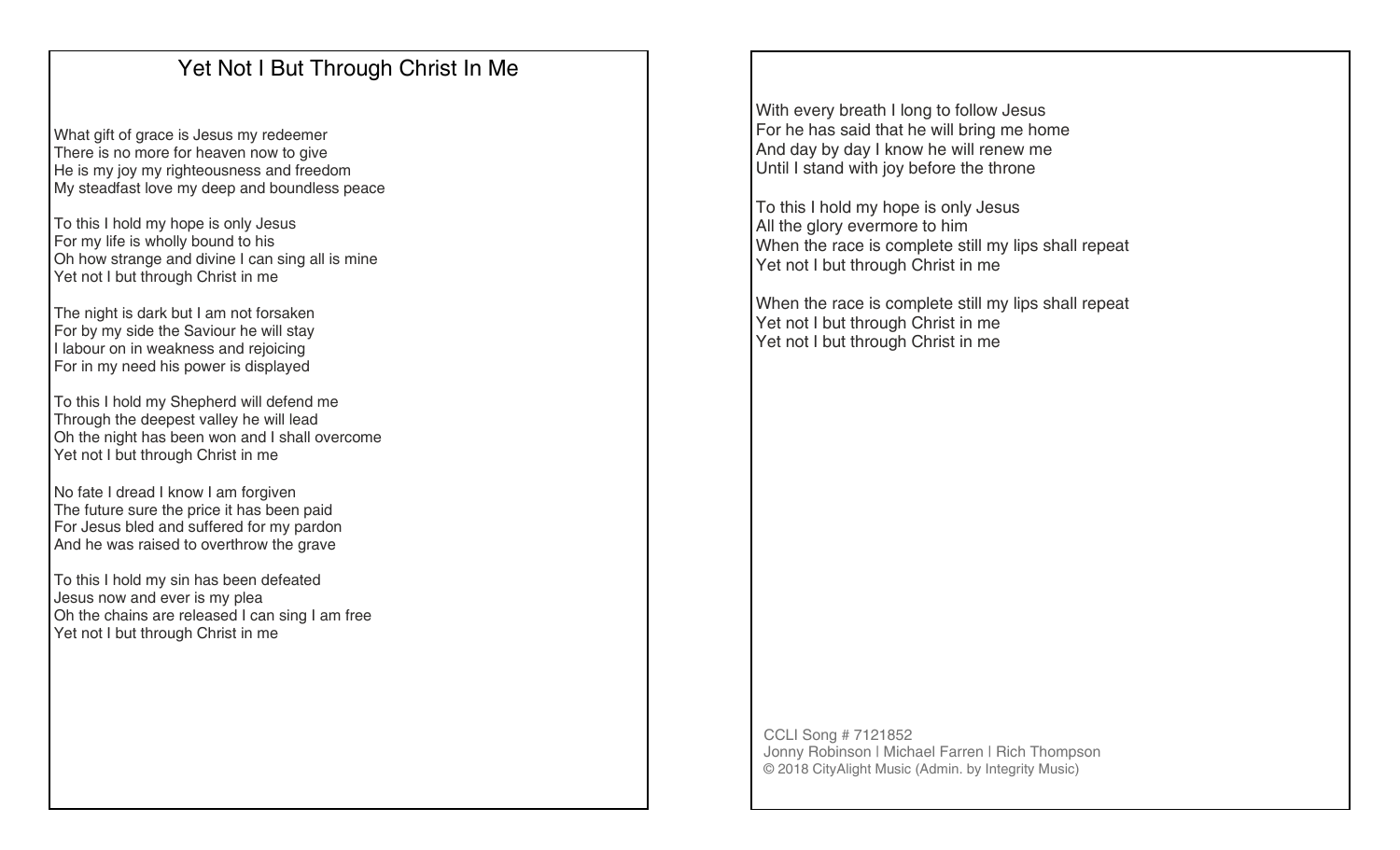### Softly And Tenderly

Softly and tenderly Jesus is calling Calling for you and for me See on the portals He's waiting and watching Watching for you and for me

Come home come home Ye who are weary come home Earnestly tenderly Jesus is calling Calling O sinner come home

Why should we tarry when Jesus is pleading Pleading for you and for me Why should we linger and heed not His mercies Mercies for you and for me

Time is now fleeting the moments are passing Passing from you and from me Shadows are gathering death -beds are coming Coming for you and for me

O for the wonderful love He has promised Promised for you and for me Tho we have sinned He has mercy and pardon Pardon for you and for me

CCLI Song # 28380 William Lamartine Thompson © Words: Public Domain

# Our God And Our King

Our God is the author the first and the last His works they resound through generations past From creation to the Savior to the world we now see Our God is sovereign in the power He keeps Our God is the healer who will never change Defender of the weak and a shield for the saved And He binds up the broken and raises the dead Well, if our God is for us then who can be against Our God will forever and ever be praised One million days our lips sing His name And when we have finished we'll start it again For our love will go on and on like His His Love will never be separated from Neither angel or demon or nothing above Neither principalities or a government of man Will be able to remove the provision of His hands His word it goes forth unhindered, untamed He calls out the sons and daughters by name And on a white stone a new name will be writ To recall the grace shown and to never forget Hallelujah, we exalt you, Hallelujah, we exalt you When Jesus returns on a white horse He rides His eyes are ablaze with the justice to rise Faithful and True are what He is called To His word, like a sword all the nations will fall So praise Him, oh, praise him let all the saints rise

And claim the redemption for which He was crucified Chimes of freedom eternal will ring For He'll reign supreme our God and our King Hallelujah, we exalt you, Hallelujah, we exalt you Hallelujah, we exalt you, Hallelujah, we exalt you So praise Him, oh, praise Him let all the saints rise And claim the redemption for which He was crucified Chimes of freedom eternal will ring For He'll reign supreme our God and our King For He'll reign supreme our God and our King